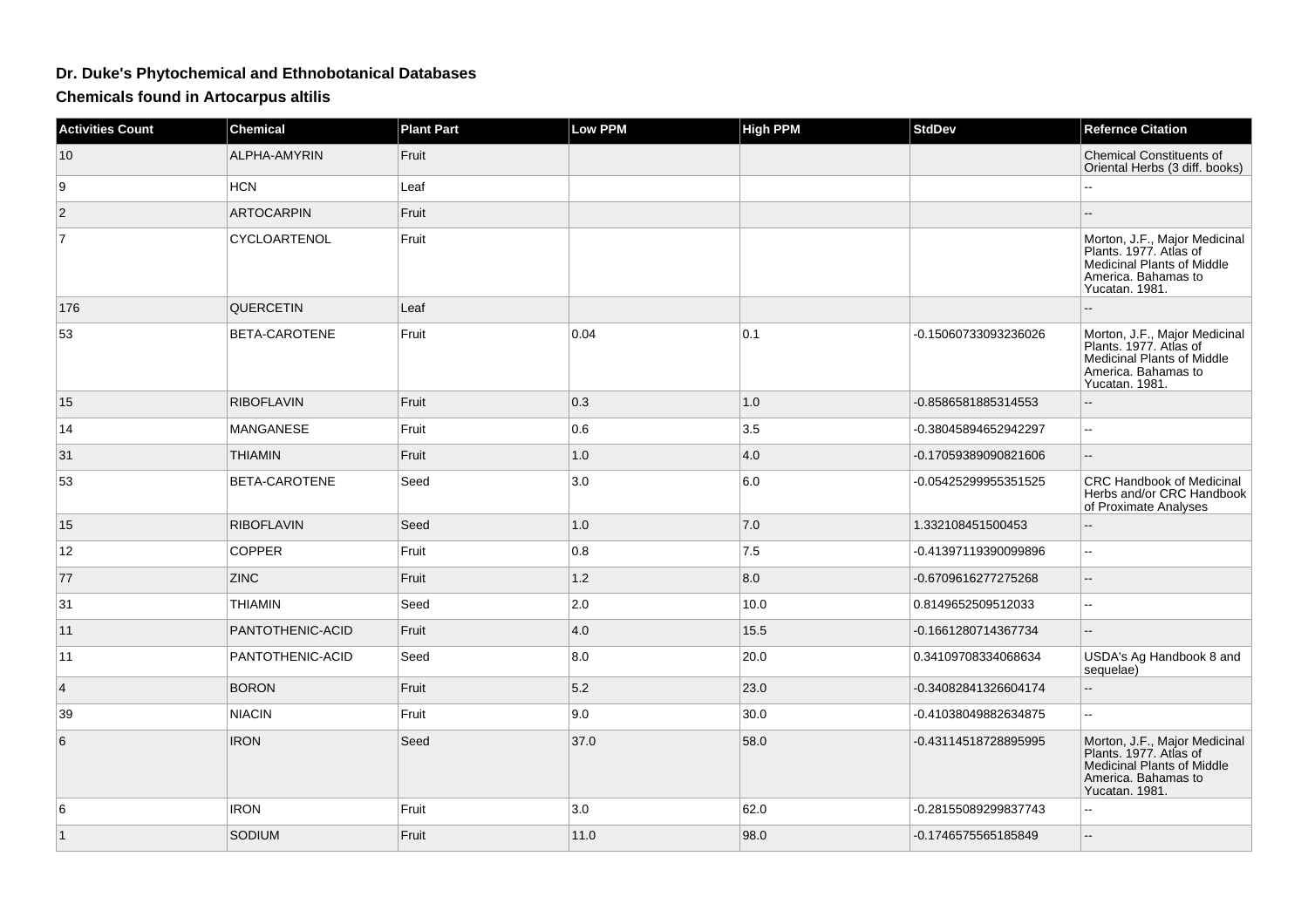| <b>Activities Count</b> | <b>Chemical</b>   | <b>Plant Part</b> | Low PPM | <b>High PPM</b> | <b>StdDev</b>         | <b>Refernce Citation</b>              |
|-------------------------|-------------------|-------------------|---------|-----------------|-----------------------|---------------------------------------|
| 112                     | ASCORBIC-ACID     | Seed              | 65.0    | 275.0           | -0.1733607233748212   |                                       |
| 2                       | <b>CYSTINE</b>    | Fruit             | 90.0    | 305.0           | -0.7576235534478998   | USDA's Ag Handbook 8 and<br>sequelae) |
| 15                      | <b>METHIONINE</b> | Fruit             | 100.0   | 340.0           | -0.7616645502550369   | $\sim$ $\sim$                         |
| 14                      | <b>SULFUR</b>     | Fruit             | 120.0   | 530.0           | -0.6156458725608807   | $\sim$                                |
| 8                       | <b>TYROSINE</b>   | Fruit             | 190.0   | 645.0           | -0.7349855635212965   | $\sim$                                |
| 28                      | <b>CALCIUM</b>    | Seed              | 110.0   | 825.0           | -0.610004925286672    | $\sim$                                |
| $\overline{7}$          | PHENYLALANINE     | Fruit             | 260.0   | 885.0           | -0.8464837796611955   | $\ddotsc$                             |
| 65                      | <b>MAGNESIUM</b>  | Fruit             | 220.0   | 975.0           | -0.5347102478489796   | $\overline{\phantom{a}}$              |
| 112                     | ASCORBIC-ACID     | Fruit             | 150.0   | 985.0           | -0.22324466763526188  | $\sim$                                |
| $\overline{4}$          | <b>LYSINE</b>     | Fruit             | 370.0   | 1258.0          | -0.7398073675080542   | $\sim$                                |
| 4                       | <b>PHOSPHORUS</b> | Fruit             | 240.0   | 1460.0          | -0.5333654441402078   | $\sim$                                |
| 3                       | <b>VALINE</b>     | Fruit             | 470.0   | 1600.0          | -0.5886526730943261   | $\overline{a}$                        |
| 4                       | <b>THREONINE</b>  | Fruit             | 520.0   | 1770.0          | -0.5186582080129573   | $\sim$                                |
| 28                      | <b>CALCIUM</b>    | Fruit             | 170.0   | 1950.0          | -0.4398953629743581   | $\overline{\phantom{a}}$              |
| 3                       | <b>ISOLEUCINE</b> | Fruit             | 640.0   | 2175.0          | -0.43934615525772025  | $\sim$                                |
| 15                      | <b>METHIONINE</b> | Seed              | 960.0   | 2195.0          | -0.5473722759537075   | USDA's Ag Handbook 8 and<br>sequelae) |
| $\overline{2}$          | <b>LEUCINE</b>    | Fruit             | 650.0   | 2210.0          | -0.6146244091918053   | $\mathbf{u}$                          |
| $\overline{2}$          | <b>CYSTINE</b>    | Seed              | 1160.0  | 2655.0          | -0.34433546601368165  | USDA's Ag Handbook 8 and<br>sequelae) |
| 29                      | <b>TRYPTOPHAN</b> | Seed              | 1230.0  | 2815.0          | -0.1739587530880548   | USDA's Ag Handbook 8 and<br>sequelae) |
| $\overline{7}$          | <b>HISTIDINE</b>  | Seed              | 2070.0  | 4735.0          | -0.3692844740679109   | USDA's Ag Handbook 8 and<br>sequelae) |
| $\overline{4}$          | <b>PHOSPHORUS</b> | Seed              | 1750.0  | 5385.0          | 0.008362886660646867  | USDA's Ag Handbook 8 and<br>sequelae) |
| 3                       | <b>ALANINE</b>    | Seed              | 3360.0  | 7685.0          | -0.5253326480529015   | USDA's Ag Handbook 8 and<br>sequelae) |
| $\overline{4}$          | <b>THREONINE</b>  | Seed              | 3850.0  | 8800.0          | 0.14820845669324514   | USDA's Ag Handbook 8 and<br>sequelae) |
| 12                      | <b>GLYCINE</b>    | Seed              | 4650.0  | 10635.0         | -0.045859921189783166 | USDA's Ag Handbook 8 and<br>sequelae) |
| 14                      | <b>ARGININE</b>   | Seed              | 4940.0  | 11300.0         | -0.5648812397085541   | USDA's Ag Handbook 8 and<br>sequelae) |